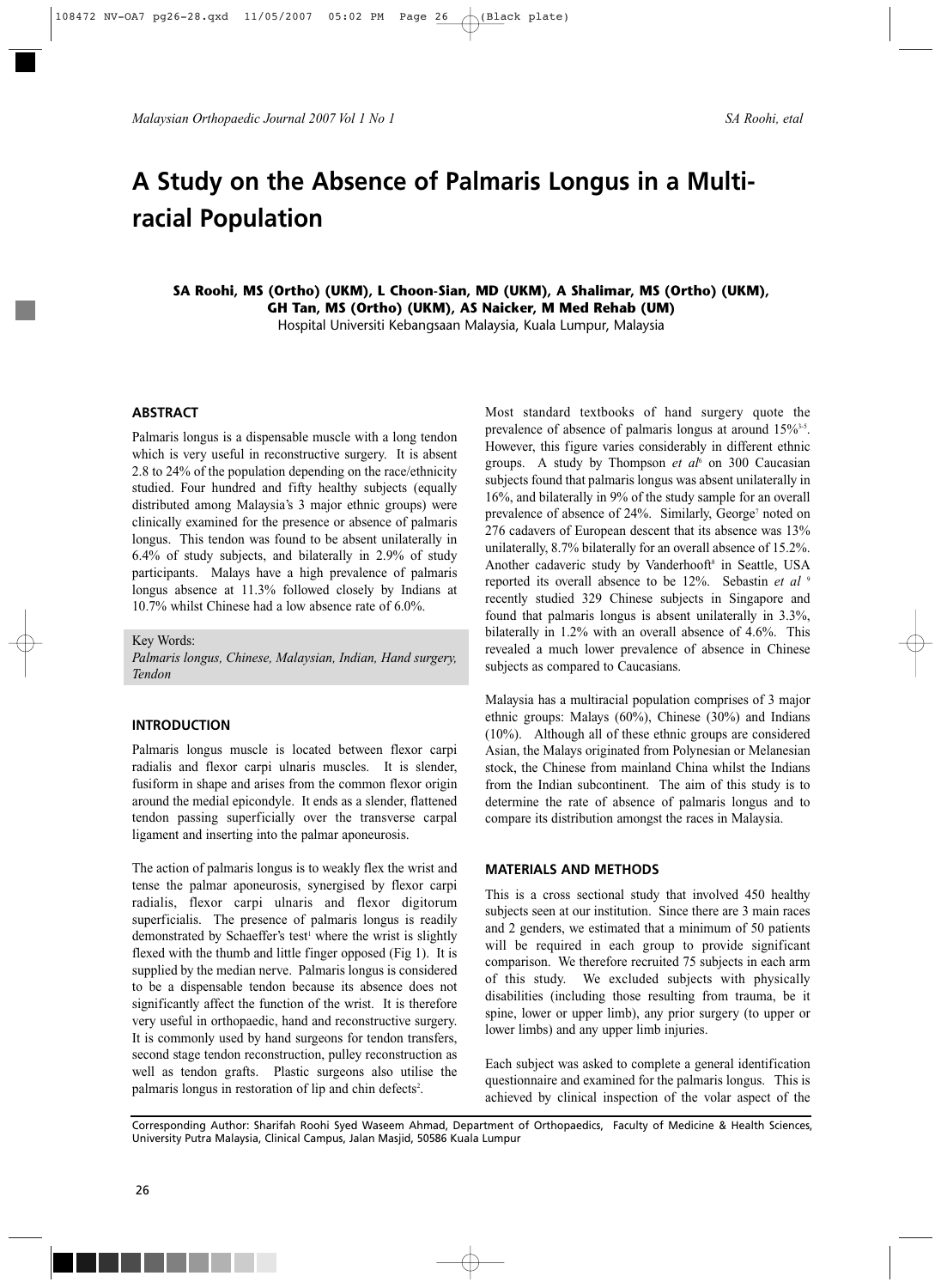A Study on the Absence of Palmaris Longus in a Multi-Racial Population

| <b>Table I:</b> Age groups of the subjects |       |       |       |       |       |       |       |  |
|--------------------------------------------|-------|-------|-------|-------|-------|-------|-------|--|
| Aqe group                                  | 11-20 | 21-30 | 31-40 | 41-50 | 51-60 | 61-70 | Total |  |
| ١N                                         | 47    | 154   | 74    | 83    | 64    | 28    | 450   |  |
| $\frac{1}{6}$                              | 10.4  | 34.2  | 16.5  | 18.5  | 14.2  |       | 100   |  |

| <b>Table II:</b> Frequency of Absence of Palmaris Longus |             |        |  |  |  |  |
|----------------------------------------------------------|-------------|--------|--|--|--|--|
|                                                          | Absence     | Number |  |  |  |  |
| Unilateral                                               | $29(6.4\%)$ | 29     |  |  |  |  |
| Bilateral                                                | 13 (2.9%)   | 421    |  |  |  |  |
| Total                                                    | 42 (9.3%)   | 450    |  |  |  |  |

|  |  | Table III: Frequency of Absence of Palmaris Longus among ethnic groups |  |
|--|--|------------------------------------------------------------------------|--|
|  |  |                                                                        |  |

|         | Present bilaterally | Absent      |            | Total      |           |
|---------|---------------------|-------------|------------|------------|-----------|
|         |                     | Unilateral  | Bilateral  |            |           |
| Malay   | 133 (88.7%)         | $12(8.0\%)$ | $5(3.3\%)$ | 150 (100%) | γ2=2.994  |
| Chinese | 141 (94.0%)         | 7 (4.7%)    | 2(1.3%)    | 150 (100%) | $p=0.224$ |
| Indian  | 134 (89.3%)         | 10(6.7%)    | $6(4.0\%)$ | 150 (100%) |           |

|  | Table IV: Frequency of Absence of Palmaris Longus between genders |  |  |
|--|-------------------------------------------------------------------|--|--|
|  |                                                                   |  |  |

|        | Present bilaterally | Absent      |                  | Total      |               |
|--------|---------------------|-------------|------------------|------------|---------------|
|        |                     | Unilateral  | <b>Bilateral</b> |            |               |
| Male   | 209 (92.9%)         | 13 (5.8%)   | $3(1.3\%)$       | 225 (100%) | $x^2 = 2.626$ |
| Female | 199 (88.5%)         | $16(7.1\%)$ | 10 (4.4%)        | 225 (100%) | $p=0.105$     |



**Fig. 1:** Schaeffer's test demonstrating the presence of palmaris longus.

wrist and by performing Schaeffer's test (slight wrist flexion with thumb and little finger opposed).

The associations between absence of palmaris longus and ethnic group, gender and body side were assessed using chisquare tests using a statistical significance of  $p<0.05$ .



**Fig. 2:** Absence of palmaris longus amongst the multi-racial Malaysian population.

# **RESULTS**

Of the 450 subjects participated in this study, exactly half were male and half were female. The subjects were also equally divided between the 3 major races in Malaysia: the Malays, Chinese and Indians with each race comprising 150 subjects (33.3%). Most of the subjects were between 21 and 30 years old. (Table I).

Palmaris longus was found to be absent unilaterally in 29 (6.4%), bilaterally in 13 (2.9%), with an overall absence in 42 subjects (9.3%) (Table II). Amongst the races, Malays had the highest percentage of palmaris longus absence (11.3%), followed by the Indians at 10.7% and finally, the Chinese at 6.0% (Fig. 2). Detailed results and chi-square values are presented in Table III.